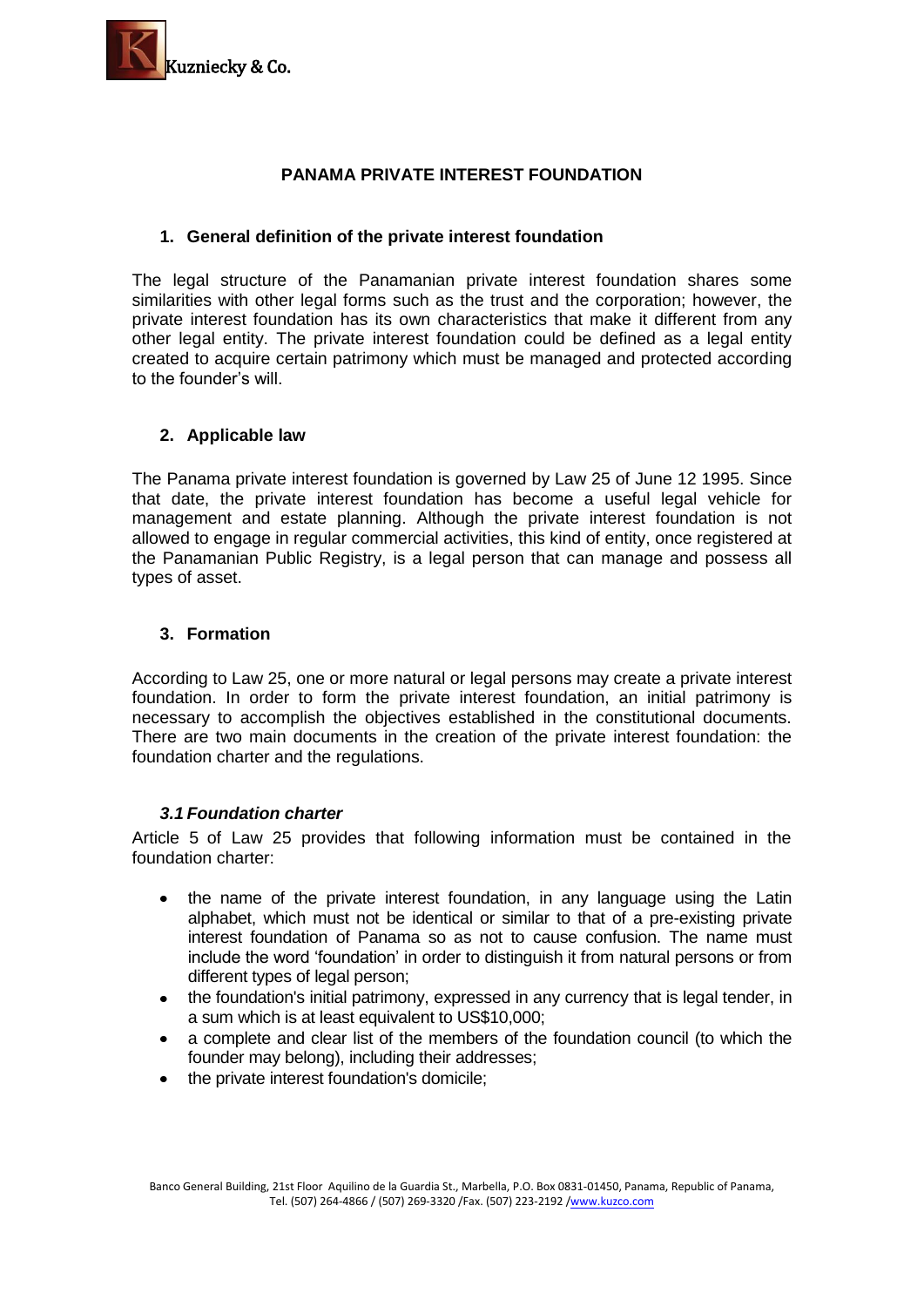

- the name and address of the private interest foundation's resident agent in Panama. This must be a lawyer or a law firm, and the resident agent must countersign the foundation charter prior to its registration at the Public Registry;
- the purpose of the private interest foundation;
- the manner in which the beneficiaries of the private interest foundation (who may include the founder) are designated;
- reservation of the right to modify the foundation charter when necessary;
- the duration of the foundation;
- the use to be made of the foundation's assets and the manner in which its estate  $\bullet$ is to be liquidated in the event of dissolution; and
- any other lawful clauses deemed expedient by the founder.

### *3.2 Regulations of the private interest foundation*

The foundation charter is the framework designed by the founder which outlines the general aspects, structure and purposes of the entity. These matters are further detailed in a document called 'the regulations'. This is a confidential and private document which sets out a detailed description of the intention and will of the founder as previously outlined in the foundation charter. The document comprising the regulations need not be registered with any public office; therefore, the information contained therein may remain confidential under the control of the foundation's administrators. The regulations may contain, for example, a complete description of the deposit accounts, assets and the method of their distribution among the beneficiaries, along with a complete identification of the beneficiaries and the protector.

#### **4. Registration**

The private interest foundation may be created by means of a private or public document; however, in order to become a legal person, the charter must be registered at the Panamanian Public Registry. Registration at the Public Registry also implies publicity before third parties. For the purpose of registering the entity, the foundation charter must be executed in a public deed before a notary public in Panama. Once the public deed is executed, the document must be filed at the Public Registry. The registration procedure may take one to two business days.

# **5. Purposes**

In general, the purpose of the private interest foundation is to acquire patrimony that is to be managed and protected according to the will of the founder. Thus, the founder determines the specific objects of the foundation. There is wide range of possibilities from which to choose, from the support of family interests, to the dedication of all benefits to a charitable institution. Law 25 is very flexible as to the purposes for which a private interest foundation can be set up, imposing restrictions only in respect of certain commercial activities. Private interest foundations are not meant to pursue commercial purposes; however, they can perform mercantile activities on an occasional basis.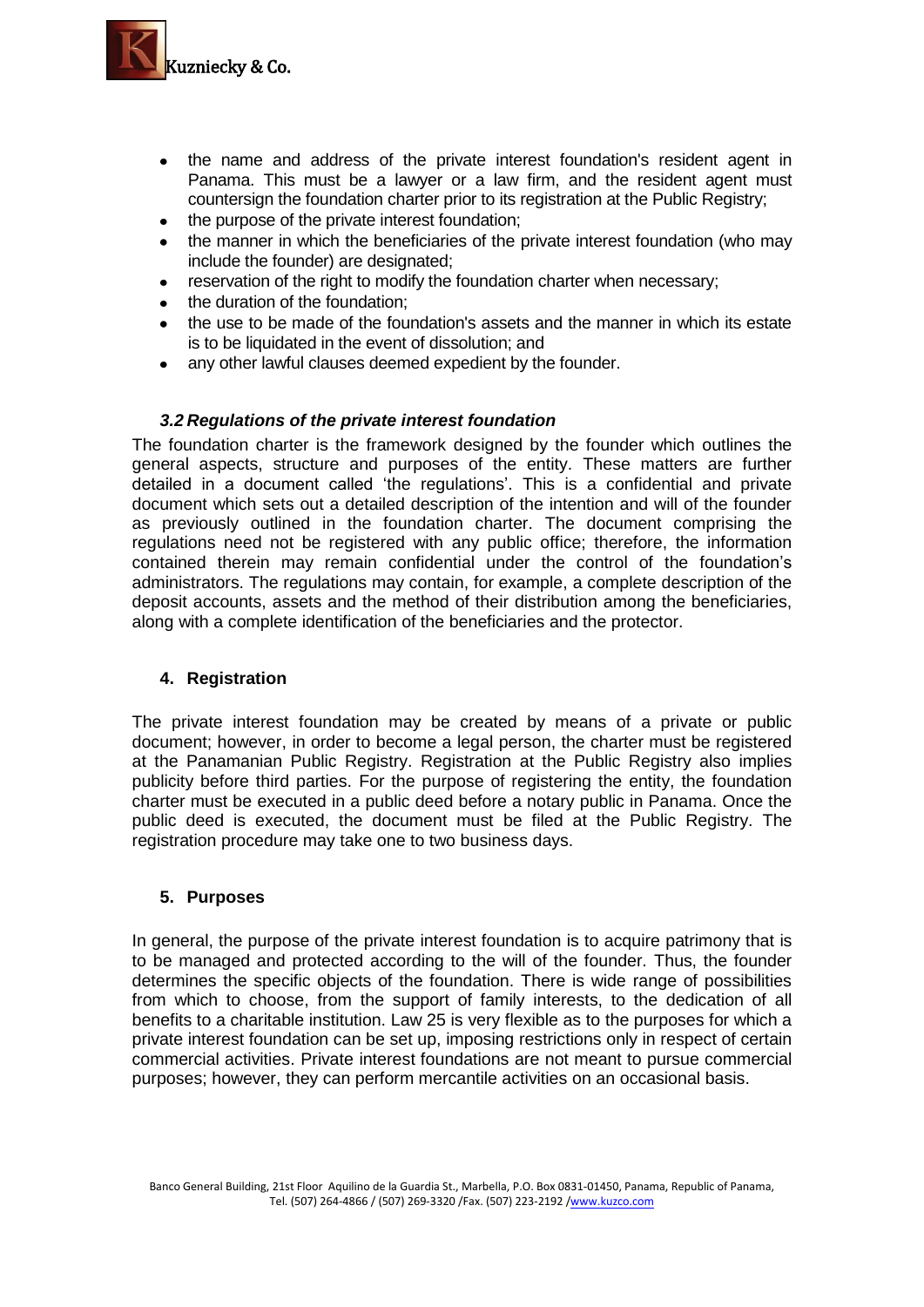

Likewise, the private interest foundation may exercise its rights as a holder of securities in mercantile companies. In any event, the results and profits from such commercial activities must be applied exclusively to achieve the objects of the private interest foundation. As a result, the founder has freedom of choice regarding the objects of the foundation, although certain purposes may contravene the law or regulations in Panama.

# **6. Funds**

There are no restrictions on the source of the patrimony of the private interest foundation. In this respect, Article 16 of Law 25 states that the patrimony of the private interest foundation may flow from any legal activity. Likewise, it may be integrated by goods of any nature, present and future. Further, the patrimony may be formed of periodical amounts contributed by the founder or third parties. The amounts may be transferred by means of a public or private document. As stated by Law 25, the initial foundation's patrimony must be at least US\$10,000. Although there is an express duty to state the initial foundation's patrimony in the registration charter, such patrimony may be materially transferred after the private interest foundation has acquired legal personality, at which point the founder or any third parties that have undertaken to contribute goods or assets to the foundation's patrimony should formalise the transfer. All goods and assets forming the foundation's patrimony are regarded as separate from those forming the founder's patrimony. In this way, the assets or goods of the private interest foundation may be seized, attached or be subject to any lawsuits or precautionary seizures only for obligations undertaken by the private interest foundation as an independent legal entity.

# **7. Liability**

# *7.1 Private interest foundation*

Once it has become a legal entity, the private interest foundation may acquire and possess all types of assets and goods, undertake contractual obligations and participate in legal proceedings in the fulfilment of its objects. The private interest foundation may become liable for its debts and obligations in pursuit of such activities. Such liability is limited to the amount contributed as the foundation's patrimony. The assets of the private interest foundation are separate from the estate of the founder and cannot, therefore, be seized, attached or be subject to any legal proceedings for debts of the founder, the organs of the foundation or the beneficiaries.

# *7.2 Organs of the private interest foundation*

The powers and responsibilities of the organs of the private interest foundation are established in the foundation charter and the regulations. By being a member of any of these organ, the person or entity agrees to undertake certain duties in order to pursue the private interest foundation's objects. In general, all organs in the private interest foundation have a duty to realise the foundation's purpose as defined in the foundation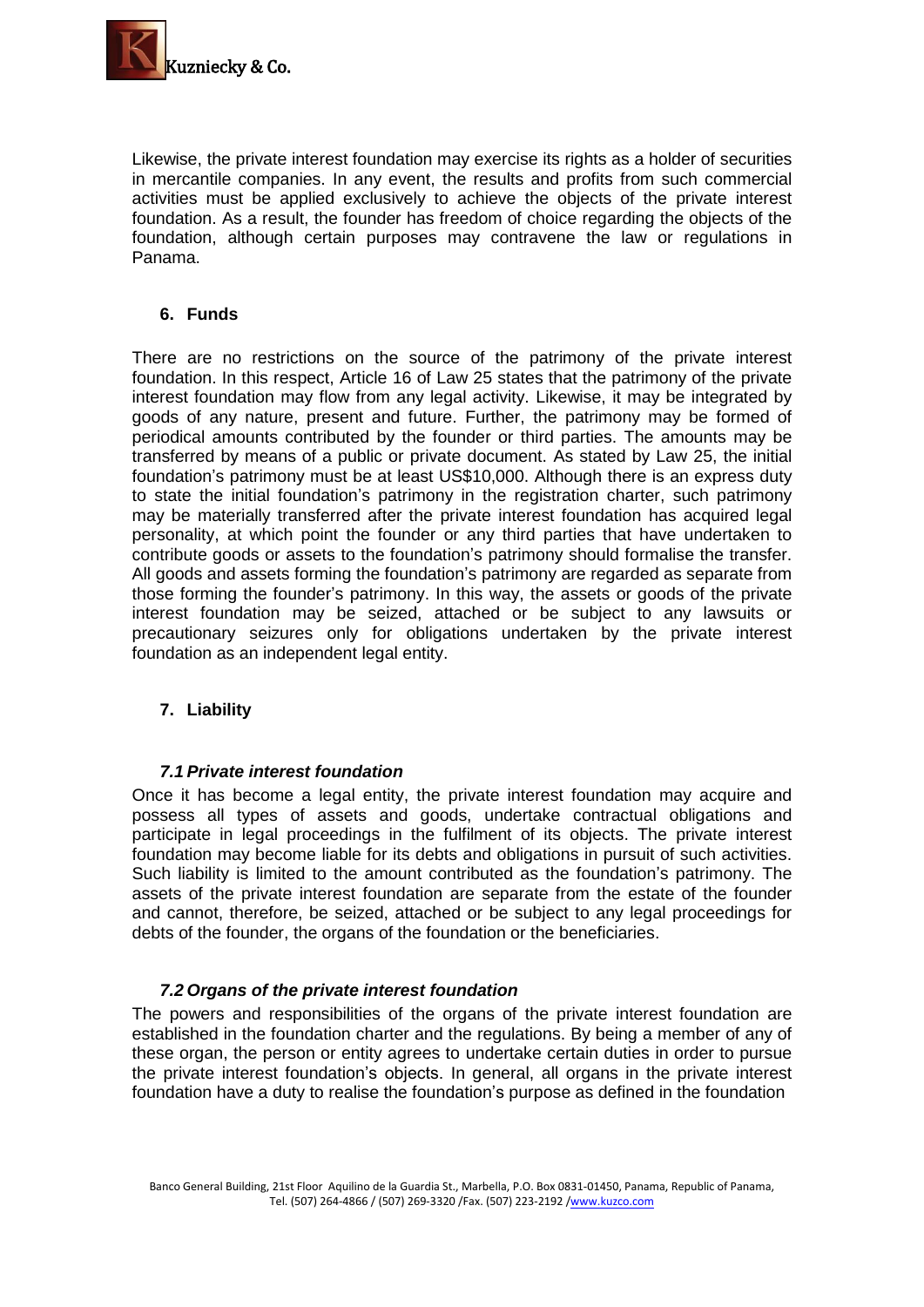

charter and the regulations. If they fail to achieve the objects of the private interest foundation, due to mismanagement, negligence or fraud, they are liable to the interested parties and ultimately can be removed through legal proceedings.

# **8. Organs**

The private interest foundation involves a number of individuals or bodies that participate in its activities following its creation. Each has its own role within the private interest foundation, which is defined in law and in the foundation charter and regulations. The participation of some of these individuals or bodies – such as the founder and the foundation council - is required by law. Others may be established on the wishes of the founder or the foundation council, such as, the protector, the auditor or supervisory organs. The principal organs are outlined below.

# *8.1 Founder*

As required by law, a private interest foundation can be created by one or more natural or legal persons, whether national or foreign, either personally or through third parties. Such individual or legal body is recognised as the founder. The founder is the primary figure in the constitution of the foundation and can determine its intentions relating to the organisation, purposes, patrimony, distribution of assets, supervisory organs, dispute resolution methods and so on. All these aspects can be set out in the foundation charter and further detailed in the regulations. Once the private interest foundation is formally registered, the founder's role is limited to certain functions such as the removal or appointment of members of the foundation council (if agreed in the constitutional documents), and the revocation of the private interest foundation (where it was created to be effective after the death of the founder). Nevertheless, the founder can have other roles within the private interest foundation as a member of the council, beneficiary, protector or any other charge designated in the foundation charter or in the regulations.

# *8.2 Foundation council*

The foundation council is the supreme body of the private interest foundation, in charge of the administration and management of the entity. Its main task is to carry out the purposes and objects of the foundation. The general obligations of the foundation council are listed in Article 18 of Law 25 as follows:

- to manage the assets of the foundation in accordance with its foundation charter and regulations;
- to carry out such acts, contracts or business as may be expedient or necessary to fulfil the purpose of the foundation, and to include in such contracts, agreements and other instruments or obligations such clauses and conditions as are necessary and expedient, being consistent with the foundation's purposes and not contrary to law, morality, good manners or public order;
- to inform the beneficiaries of the foundation about its economic situation, as provided by the foundation charter and regulations;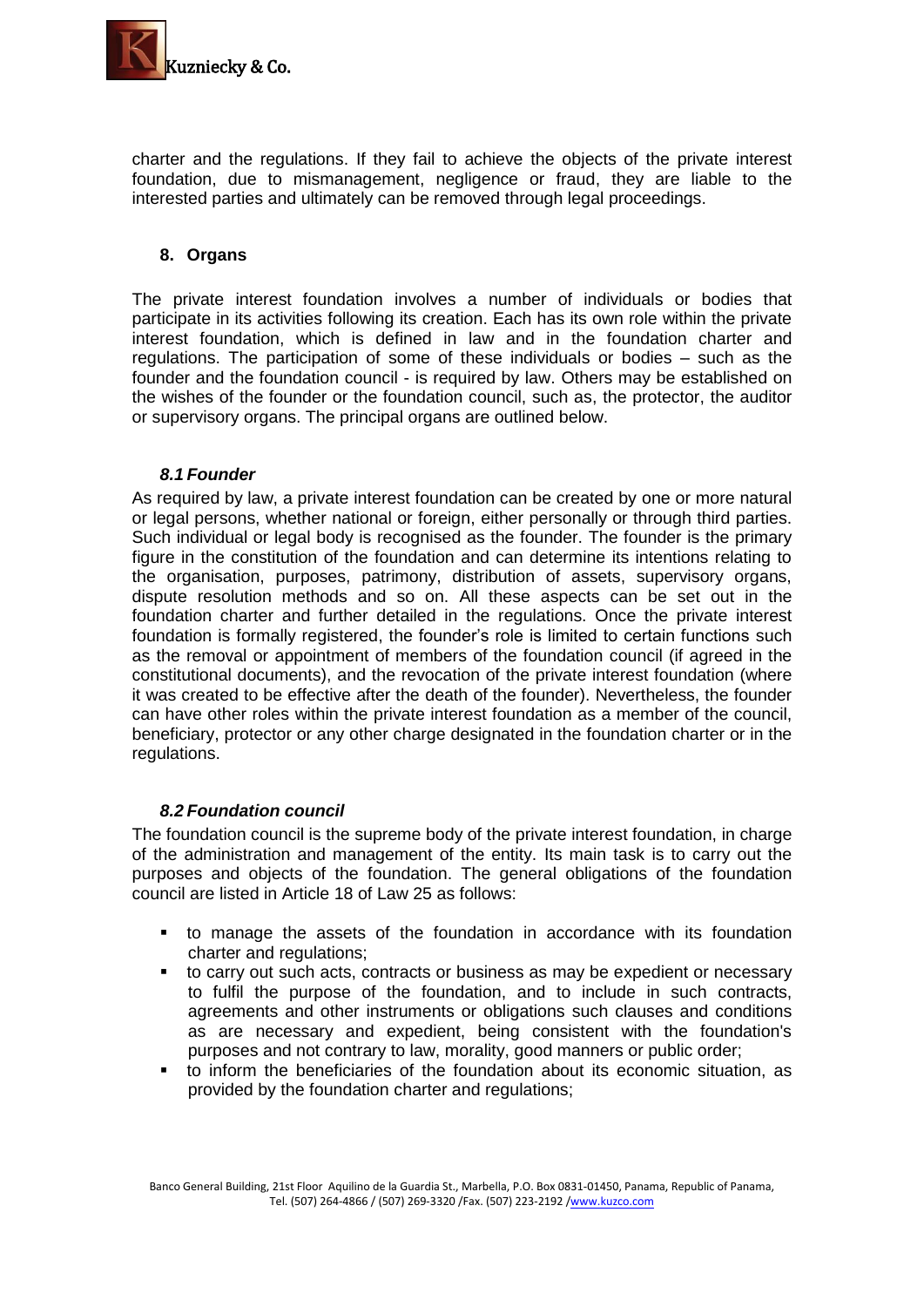

- to hand over to the beneficiaries the assets or resources settled in their favour in the foundation charter and regulations; and
- to carry out those acts or contracts which the private interest foundation, according to Law 25 and other applicable legal or regulatory provisions, may be permitted to carry out.

A detailed description of the duties and responsibilities of the foundation council must be set out in the foundation charter and regulations. In Panama, the foundation council must be formed by a minimum of one member where that member is a legal person, or a minimum of three where they are natural persons. There are no restrictions on the nationality of the members.

Even though the foundation council is considered the governing organ within the private interest foundation, its decisions may be subject to the authorisation of a supervisory body, duly appointed by the founder in the foundation charter. In cases where authorisation is given by the supervisory body, the foundation council shall not be responsible for damages or losses of the foundation's assets. The foundation council must render annual account reports to the beneficiaries and to the supervisory body, if any, unless otherwise provided in the foundation charter and regulations. Once the annual account report is approved in the manner established in the foundation charter and the regulations, or, failing this, if 90 days have elapsed since the presentation of the report without any objections from interested parties, the members of the foundation council are relieved of any further responsibility in connection with gross negligence or fraud, unless they failed to act with the required level of care. The procedure for the appointment or removal of members of the foundation council must be determined by the founder in the foundation charter. The founder may reserve the right to appoint or remove the members of the foundation council to himself or to any other persons. Article 22 of Law 25 lists the following grounds for removal of the members of the foundation council:

- Their interests are incompatible with the interests of the beneficiaries or the  $\bullet$ founder;
- They have managed the foundation's assets without the due diligence of a prudent businessperson; or
- They were convicted of any offence against private property or public order.  $\bullet$

In such cases the member may be temporarily suspended from office while criminal proceedings are taking place, as a result of an inability to fulfil the objectives of the foundation, from the time such cause arises owing to insolvency, bankruptcy or creditors' meeting proceedings.

# *8.3 Supervisory bodies*

Law 25 introduces another type of optional organ within the private interest foundation: the supervisory bodies. Supervisory bodies may be natural or legal persons, national or foreign. As with the foundation council, the role of the supervisory bodies is to ensure that the purposes and objects of the private interest foundation are carried out as provided by the foundation charter and the regulations. The basic powers of the supervisory bodies are listed in Article 24 of Law 25 as follows: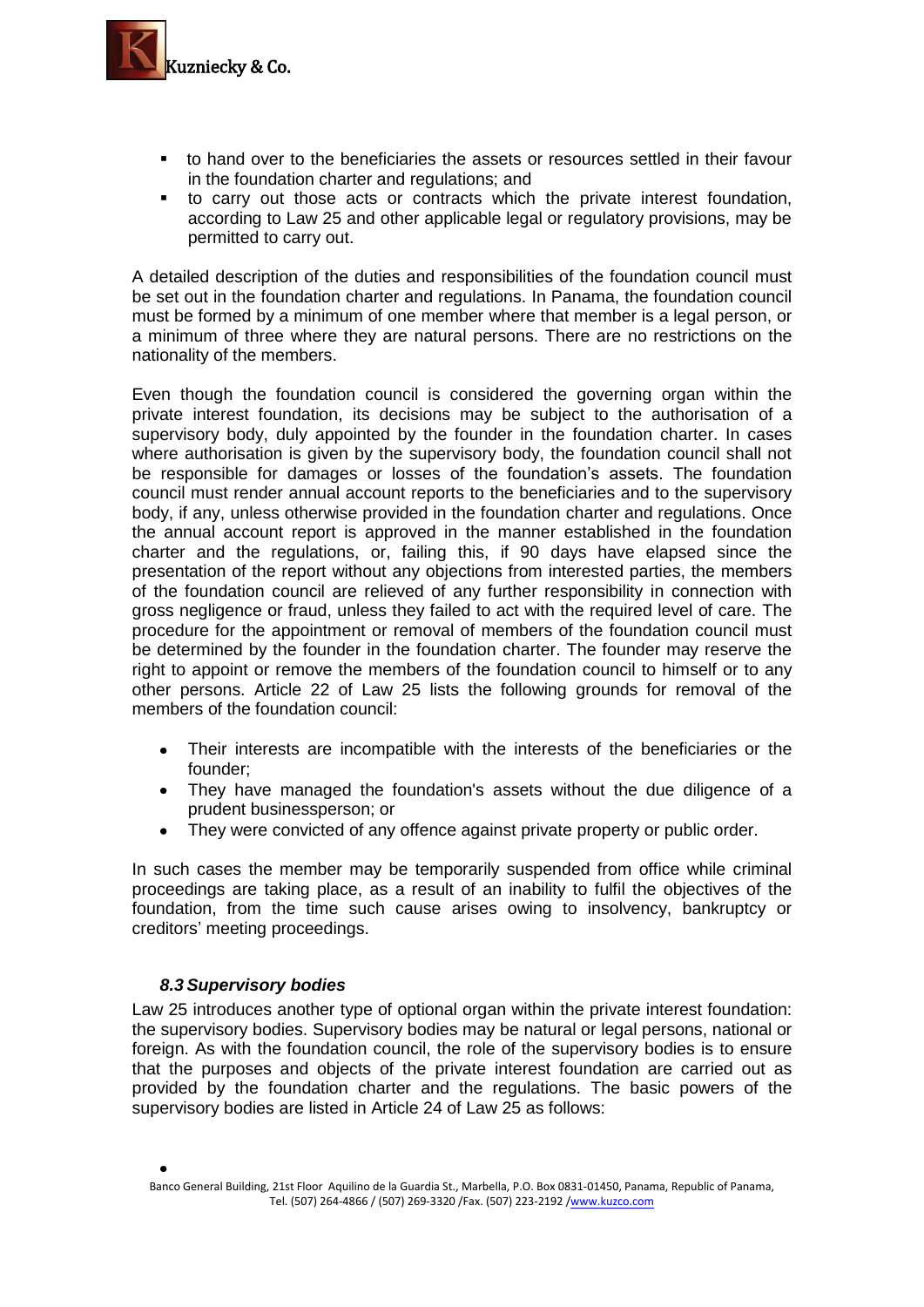

- to ensure the fulfilment of the foundation's purposes by the foundation council, and to protect the rights and interests of the beneficiaries;
- to demand the rendering of accounts by the foundation council;
- to modify the purposes and objectives of the foundation where their fulfilment becomes impossible or burdensome;
- to appoint new members to the foundation council due to temporary or permanent absence or the expiry of the period for which they were appointed;
- to appoint new members to the foundation council in the event of the temporary or accidental absence of any member;
- to increase the number of members of the foundation council;
- to endorse actions taken by the foundation council pursuant to the foundation charter and the regulations;
- to safeguard the foundation's assets and to ensure that they are used for the  $\bullet$ objectives or purposes stated in the foundation charter; and
- to exclude beneficiaries from the private interest foundation and to add other beneficiaries in accordance with the provisions of the foundation charter and the regulations.

The powers of the supervisory bodies may be elaborated in the foundation charter and the regulations. The most common supervisory body in the private interest foundation is called the 'protector'. The general powers of the protector are often set out in the foundation charter, while its identity and special powers are frequently described in the regulations. One of the most common and important powers of the protector is to confirm the acts adopted by the foundation council. In exercising this power, the protector not only takes control over all decisions made by the foundation council, but also assumes responsibility for them. Thus, the protector double-checks the administration and management of the private interest foundation to ensure the accomplishment of the foundation's purposes and objects. The founder can become the protector of the private interest foundation, and can thus participate in the decisionmaking process.

# **9. Beneficiaries**

The private interest foundation is designed to pursue objects for the benefit of certain people or entities known as 'beneficiaries'. In this sense, the foundation is required by law to identify the beneficiaries in the foundation charter or to describe the process of their appointment. The founder may also be appointed as a beneficiary of the private interest foundation. The beneficiaries are entitled to the following rights:

- to receive benefits, profits and interest according to the method of distribution set forth in the foundation charter and the regulations; and
- to challenge acts of the foundation council if is not taking good care of the affairs of the private interest foundation and its objects or purposes.

The beneficiaries may either complain directly to the foundation council or bring a claim before the court of the place where the private interest foundation is domiciled.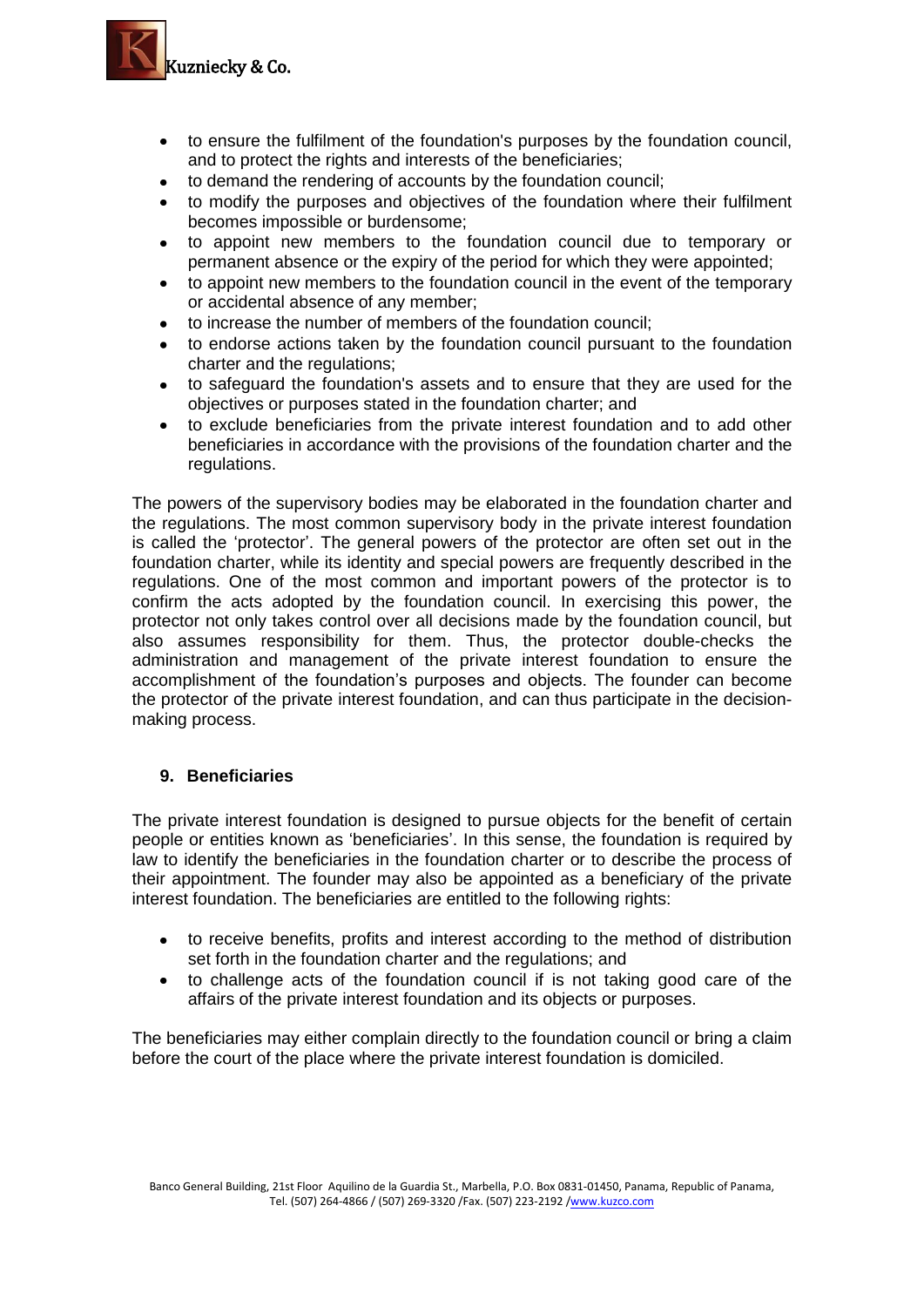

# **10. Resident agent**

Like any other Panamanian legal entity, private interest foundations must state the name and domicile of a lawyer or law firm within the territory of Panama. This resident agent will prepare the foundation charter and represent the entity in the registration process. The resident agent will also assist the tax authorities in the collection of the annual government fees payable by the private interest foundation.

# **11. Amendment of foundation charter**

The procedure for amendment of the foundation charter, if any, may be specified in the same document. All resolutions through which the foundation charter is amended or modified must include the date, the full names of the parties and their signatures, authenticated by a notary public. The founder may reserve to himself the right to amend or modify the foundation charter.

# **12. Types of private interest foundation**

# *12.1 Mortis-causa private interest foundation*

Under Article 4 of Law 25, it is possible to form a private interest foundation to take effect after the death of the founder (a '*mortis-causa*' private interest foundation). In order to do so, the founder may choose one of the following methods:

- a private document executed by the founder and subsequently authenticated by a notary public; or
- direct appearance before a notary public to execute the documents of the private interest foundation.

Law 25 expressly provides that a private interest foundation created by these methods need not comply with the formalities required for the granting of a will.

# *12.2 Irrevocable private interest foundation*

As a general rule, private interest foundations are irrevocable, unless otherwise provided in the foundation documents. The irrevocability of the private interest foundation affords both the entity itself and interested third parties confidence that they are dealing with a functional institution duly recognised by private and public authorities, and capable of assuming obligations and exercising its rights.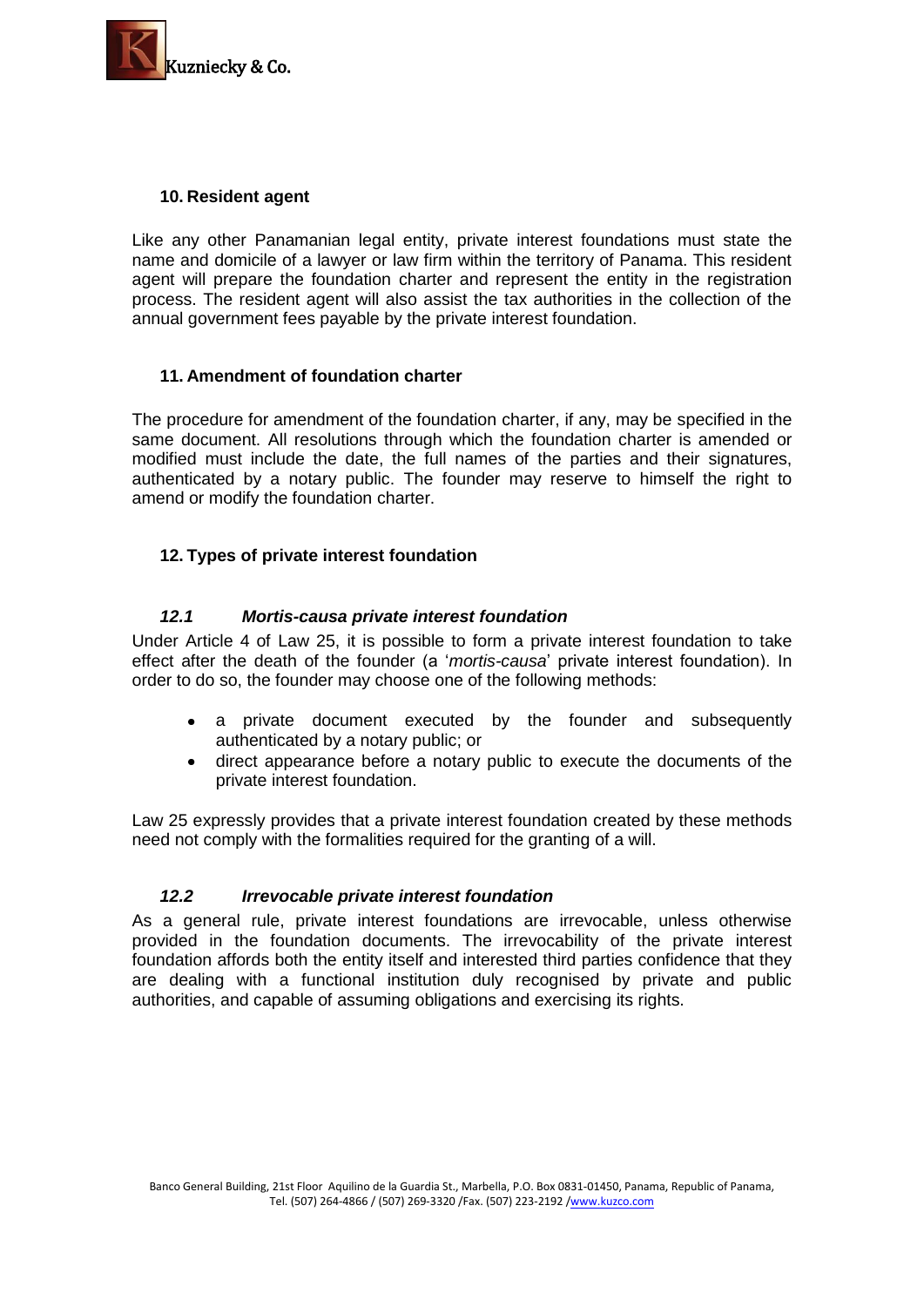

# *12.3 Revocable private interest foundation*

As provided by Article 12 of Law 25, a private interest foundation is revocable if:

- the foundation charter has not been registered before the Public Registry;
- **the foundation charter expressly allows for revocation; or**
- there are grounds for to revocation of the donations for example, an attempt to commit a crime against the life of the founder.

### **13. Profits tax exemption**

The private interest foundation benefits from certain tax exemptions. Provided the assets of a private interest foundation are located outside Panama, income from a foreign source or which is non-taxable in Panama and securities issued by corporations with foreign-source profits are not taxable in Panama..

### **14. Inheritance rules**

The private interest foundation is a legal instrument that facilitates estate planning and the protection of assets for the benefit of the person or entities described in the foundation charter and the regulations. The identification, or the process for identification, of the beneficiaries is determined by the founder. The founder also determines the method for distribution of the foundation's assets among the beneficiaries and the appropriate time to do so. Consequently, any inheritance rules that contravene the founder's will, as set out in the private interest foundation documents, would challenge the validity of the entity or impede the realisation of its objects. Law 25 takes this principle one step further by implying that neither the Panamanian inheritance rules nor those of the founder's or beneficiary's domicile may be asserted against the provisions of the foundation charter or the regulations.

In contrast, there is a right to challenge donations to the foundation. Thus, creditors and other third parties are entitled to challenge donations where such infringe their rights. The limitation period for such actions is three years from the time the donation was made

#### **15. Continuation**

Law 25 provides that a private interest foundation constituted under the laws of a foreign jurisdiction may be continued in Panama, provided that the entity files:

- a certificate of continuation;
- a copy of the original foundation deed; and
- a power of attorney granted to a Panamanian lawyer who will conduct the registration process before the local authorities.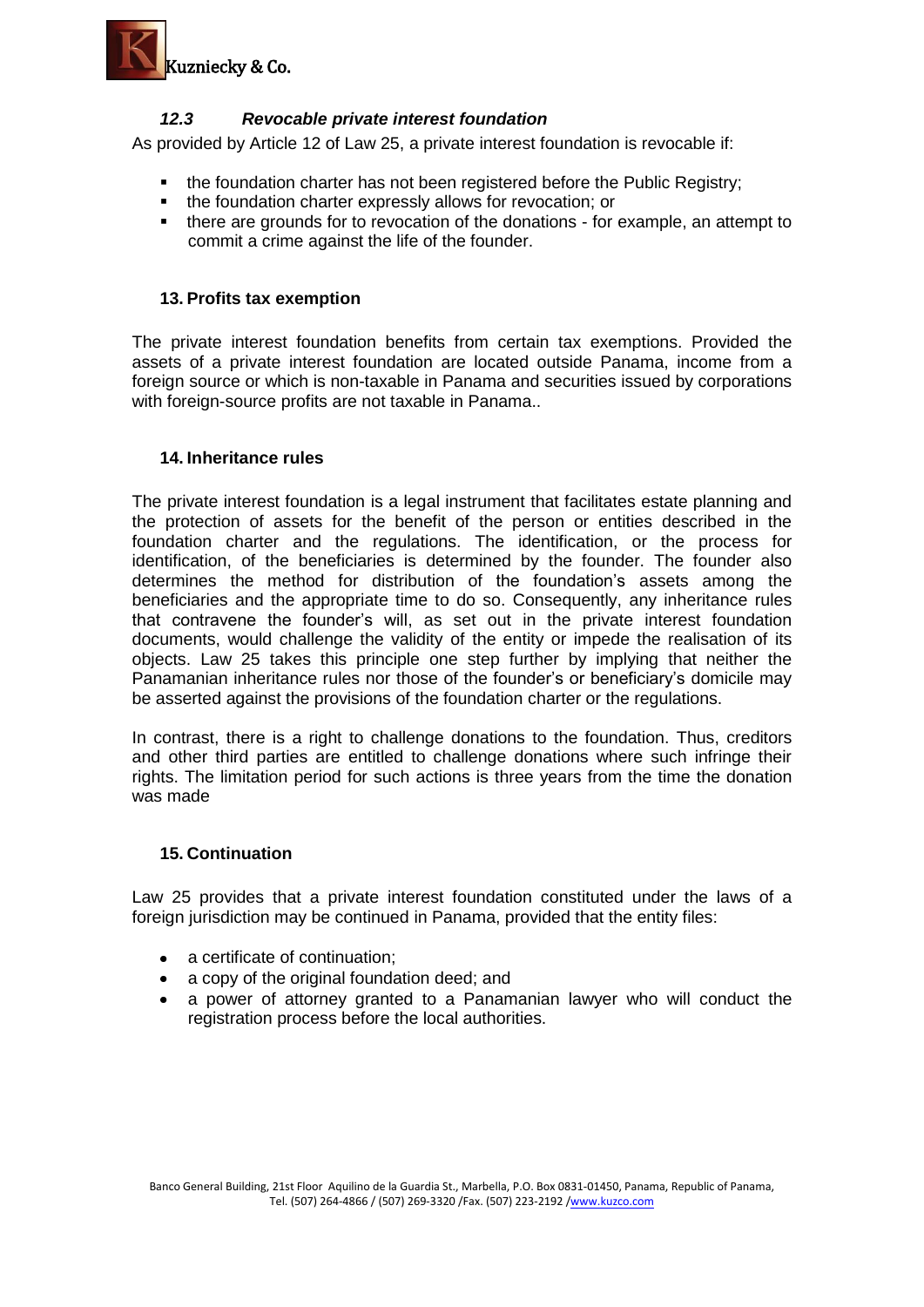

According to Article 29 of Law 25, the continuation certificate should contain the following:

- the name of the private interest foundation and the date of its constitution;
- details of its recordal or deposit at the registry of its country of origin;
- an express declaration of its wish to continue its legal existence as a private interest foundation;
- the requirements set forth in Article 5 of Law 25 for the constitution of private interest foundations.

All previous debts and other obligations acquired by the private interest foundation remain effective, and the entity is still liable for such after registration of the continuation under the laws of Panama. In the same way, a private interest foundation duly formed under the laws of Panama may be continued under the laws of a foreign jurisdiction, according to the rules established in its foundation charter and the regulations.

# **16. Dissolution**

Law 25 sets out a list of circumstances that may constitute grounds for the dissolution of the private interest foundation:

- The expiry date established in the foundation charter has passed;
- The foundation's objects have been duly fulfilled or realisation of these objects  $\bullet$ is impossible;
- The foundation has become insolvent;  $\bullet$
- All assets of the foundation have been lost or extinguished;
- The foundation is a revocable private interest foundation; or  $\bullet$
- $\bullet$ Any other cause duly established in the foundation charter or in the law has occurred.

In order formally to dissolve a private interest foundation that has been registered with the Public Registry, the foundation council must issue a resolution which is authenticated by a notary public and submitted to the Public Registry. After completion of the registration process, an announcement should be published in a local newspaper announcing the formal dissolution of the private interest foundation.

# **17. A comparison with other legal instruments**

While the Panama private interest foundation shares some of the characteristics of other legal institutions, such as the corporation and the trust, there are also important differences.

The most significant distinction lies in the legal forms of these entities. The corporation is a legal entity which can acquire obligations and exercise rights. Likewise, the Panama private interest foundation may become a legal entity through registration of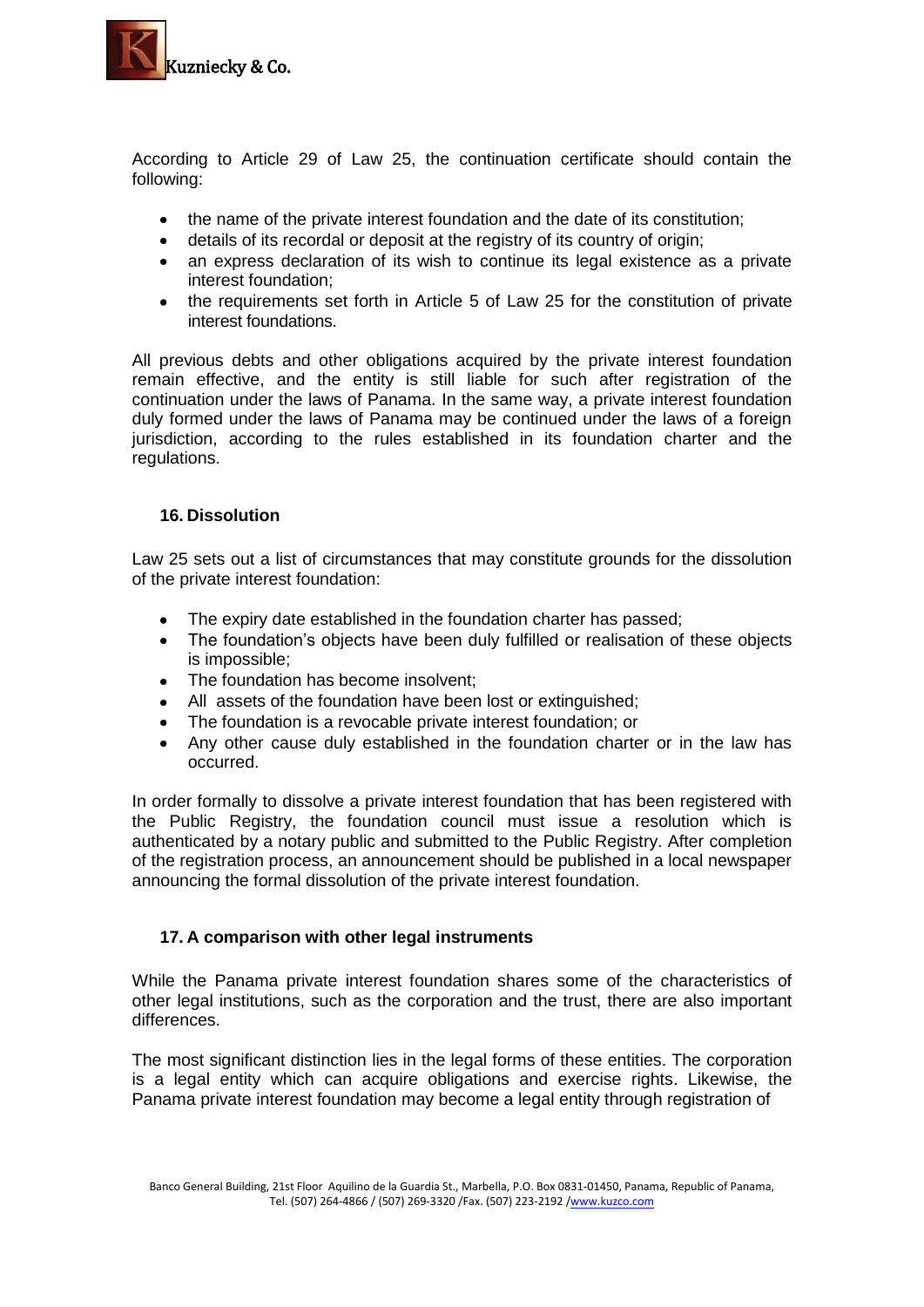

the foundation charter with the Public Register. In contrast, the trust is a contract between the settlor and the trustee to administrate the assets of the former for his benefit or that of other identified beneficiaries.

The second distinction is the means of administration. While the corporation is managed by a board of directors, the foundation is administrated by a foundation council. In both entities the administrative body may be formed by natural or legal persons. In the corporation, the board of directors must have at least three members, while in the foundation the foundation council may have just one member as long as this is a legal person (see section 8.2). In the trust, the administrative body is known as the trustee, and can be a single legal or natural person.

The third distinction concerns ownership of the assets managed by the legal institution. In the corporation, the profits produced from the company's assets are, in principle, distributed to the shareholders. In the private interest foundation and the trust, the profits are directed to beneficiaries duly identified by the founder or settlor, as the case may be.

The fourth distinction is the purposes of the entities. The corporation and the trust may engage in commercial or mercantile activities, while such activities are restricted in the case of the private interest foundation.

The fifth distinction concerns the transfer of assets. In the corporation and the private interest foundation, the assets are transferred in favour of the legal entity; in the trust, the assets are not transferred and the settlor retains property rights over them.

# **18. Confidentiality**

Law 25 sets out a duty of confidentiality. This compels the foundation council and the supervisory bodies, as well as any public or private persons that acquire information about the transactions or operations of the private interest foundation, to keep such activities and information confidential. Violation of these rules is punishable by up to six months' imprisonment or a fine of \$50,000, without prejudice to the corresponding civil remedies.

# **19. Alternative dispute resolution mechanism**

Article 36 of Law 25 introduces arbitration as an alternative mechanism for the resolution of disputes that arise from the private interest foundation. This mechanism must be mentioned in the foundation charter or the regulations, which must further specify the arbitration procedure that the arbitrators should follow. If this procedure is not mentioned, the rules of the Panamanian Judicial Code will apply.

# **20. Advantages of the Panama private interest foundation**

The advantages of the Panama Private Interest Foundation include the following: